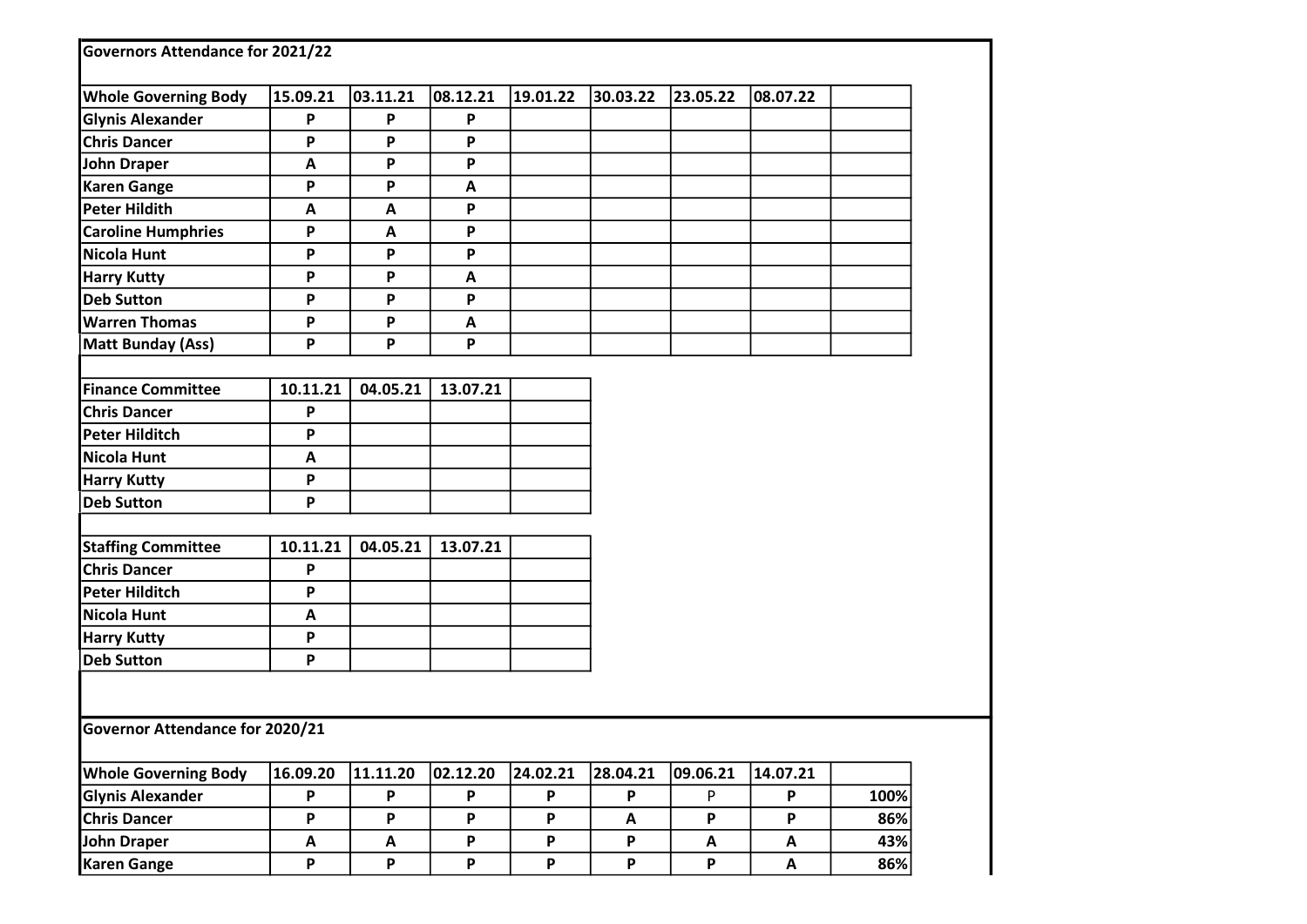| <b>Peter Hildith</b>            | P        | P                         | A        | P                         | P                         | P            | P | 86%  |
|---------------------------------|----------|---------------------------|----------|---------------------------|---------------------------|--------------|---|------|
| <b>Caroline Humphries</b>       | A        | $\boldsymbol{\mathsf{P}}$ | A        | $\boldsymbol{\mathsf{P}}$ | P                         | P            | A | 57%  |
| <b>Nicola Hunt</b>              | P        | P                         | P        | P                         | P                         | P            | P | 100% |
| <b>Harry Kutty</b>              | P        | P                         | P        | $\boldsymbol{\mathsf{P}}$ | $\boldsymbol{\mathsf{P}}$ | $\mathbf{A}$ | P | 86%  |
| <b>Deb Sutton</b>               | P        | A                         | P        | $\boldsymbol{\mathsf{P}}$ | $\boldsymbol{\mathsf{A}}$ | P            | A | 57%  |
| <b>Warren Thomas</b>            | P        | P                         | P        | P                         | A                         | P            | P | 86%  |
| <b>Matt Bunday (Ass)</b>        |          |                           |          |                           | P                         | P            | P | 100% |
|                                 |          |                           |          |                           |                           |              |   |      |
| <b>Finance Committee</b>        | 04.11.20 | 05.05.21                  | 14.07.21 |                           |                           |              |   |      |
| <b>Chris Dancer</b>             | P        | P                         | P        | 100%                      |                           |              |   |      |
| <b>Peter Hilditch</b>           | P        | P                         | P        | 100%                      |                           |              |   |      |
| <b>Nicola Hunt</b>              | P        | P                         | P        | 100%                      |                           |              |   |      |
| <b>Harry Kutty</b>              | P        | P                         | P        | 100%                      |                           |              |   |      |
| <b>Deb Sutton</b>               | A        | A                         | P        | 33%                       |                           |              |   |      |
| <b>Glynis Alexander</b>         | P        | $\mathsf P$               | P        | 100%                      |                           |              |   |      |
|                                 |          |                           |          |                           |                           |              |   |      |
| <b>Staffing Committee</b>       | 04.11.20 | 05.05.21                  | 14.07.21 |                           |                           |              |   |      |
| <b>Chris Dancer</b>             | P        | P                         | P        | 100%                      |                           |              |   |      |
| <b>Peter Hilditch</b>           | P        | P                         | P        | 100%                      |                           |              |   |      |
| <b>Nicola Hunt</b>              | P        | P                         | P        | 100%                      |                           |              |   |      |
| <b>Harry Kutty</b>              | P        | $\boldsymbol{\mathsf{P}}$ | P        | 100%                      |                           |              |   |      |
| <b>Deb Sutton</b>               | A        | $\boldsymbol{\mathsf{A}}$ | P        | 33%                       |                           |              |   |      |
| <b>Glynis Alexander</b>         | P        | P                         | P        | 100%                      |                           |              |   |      |
|                                 |          |                           |          |                           |                           |              |   |      |
| Governor Attendance for 2019/20 |          |                           |          |                           |                           |              |   |      |
|                                 |          |                           |          |                           |                           |              |   |      |
| <b>Whole Governing Body</b>     | 11.9.19  | 13.11.19                  | 11.12.19 | 22.1.20                   | 15.7.20                   |              |   |      |
| <b>Glynis Alexander</b>         | P        | $\mathsf{P}$              | P        | P                         | P                         | 100%         |   |      |
| <b>Chris Dancer</b>             | P        | $\boldsymbol{\mathsf{P}}$ | P        | $\mathbf{A}$              | P                         | 80%          |   |      |
| <b>John Draper</b>              | A        | P                         | P        | P                         | A                         | 60%          |   |      |
| <b>Karen Gange</b>              | P        | $\pmb{\mathsf{A}}$        | P        | P                         | A                         | 60%          |   |      |
| <b>Peter Hildith</b>            | A        | P                         | P        | P                         | P                         | 80%          |   |      |
| <b>Caroline Humphries</b>       |          |                           |          |                           | P                         | 100%         |   |      |
| <b>Nicola Hunt</b>              | P        | $\mathsf P$               | P        | P                         | $\boldsymbol{\mathsf{P}}$ | 100%         |   |      |
| <b>Harry Kutty</b>              | A        | P                         | P        | P                         | P                         | 80%          |   |      |
| <b>Deb Sutton</b>               | A        | A                         | A        | P                         | $\boldsymbol{\mathsf{A}}$ | 20%          |   |      |
| <b>Warren Thomas</b>            |          |                           |          |                           | P                         | 100%         |   |      |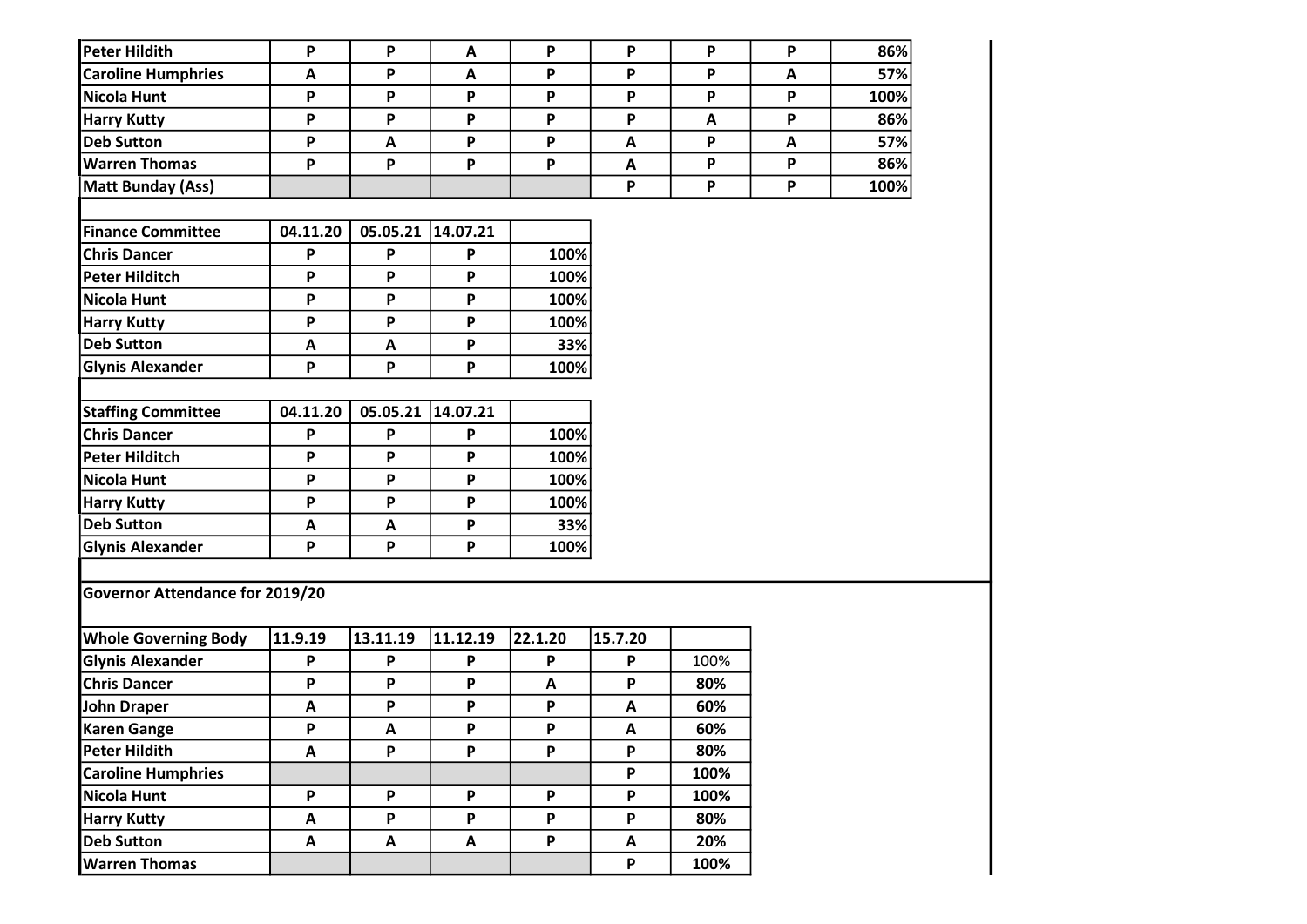| <b>Finance Committee</b>        | 7.11.19                   | 11.5.20                   |         |                           |        |         |         |      |
|---------------------------------|---------------------------|---------------------------|---------|---------------------------|--------|---------|---------|------|
| <b>Chris Dancer</b>             | P                         | P                         | 100%    |                           |        |         |         |      |
| <b>Peter Hilditch</b>           | P                         | P                         | 100%    |                           |        |         |         |      |
| <b>Harry Kutty</b>              | P                         | P                         | 100%    |                           |        |         |         |      |
| <b>Deb Sutton</b>               | $\mathbf{A}$              | $\mathbf{A}$              | 0%      |                           |        |         |         |      |
| <b>Glynis Alexander</b>         | N/A                       | P                         | 50%     |                           |        |         |         |      |
| <b>Staffing Committee</b>       | 7.11.19                   | 11.5.20                   |         |                           |        |         |         |      |
| <b>Chris Dancer</b>             | P                         | P                         | 100%    |                           |        |         |         |      |
| <b>Peter Hilditch</b>           | P                         | P                         | 100%    |                           |        |         |         |      |
| <b>Harry Kutty</b>              | P                         | P                         | 100%    |                           |        |         |         |      |
| <b>Deb Sutton</b>               | $\mathbf{A}$              | $\mathbf{A}$              | 0%      |                           |        |         |         |      |
| <b>Glynis Alexander</b>         | N/A                       | P                         | 50%     |                           |        |         |         |      |
| Governor Attendance for 2018/19 |                           |                           |         |                           |        |         |         |      |
| <b>Whole Governing Body</b>     | 12.9.18                   | 31.10.18                  | 5.12.18 | 23.1.19                   | 3.4.19 | 12.6.19 | 10.7.19 |      |
| <b>Glynis Alexander</b>         | P                         | P                         | P       | P                         | P      | P       | P       | 100% |
| <b>Chris Dancer</b>             | P                         | P                         | P       | P                         | P      | P       | A       | 86%  |
| <b>John Draper</b>              | $\boldsymbol{\mathsf{A}}$ | $\boldsymbol{\mathsf{A}}$ | P       | P                         | A      | P       | P       | 57%  |
| <b>Peter Hildith</b>            | P                         | P                         | P       | A                         | P      | P       | P       | 86%  |
| <b>Jo Kent</b>                  | P                         | P                         | P       | P                         |        |         |         | 100% |
| <b>Harry Kutty</b>              | P                         | P                         | A       | P                         | P      | P       | P       | 86%  |
| <b>Deb Sutton</b>               | P                         | A                         | P       | P                         | A      | P       | A       | 57%  |
| <b>Karen Gange</b>              | $\boldsymbol{\mathsf{A}}$ | P                         | P       | P                         | P      | P       | P       | 86%  |
| <b>Nicola Hunt</b>              | P                         | P                         | P       | $\boldsymbol{\mathsf{A}}$ | P      | P       | P       | 86%  |
| <b>Finance Committee</b>        | 7.11.18                   | 1.5.19                    |         |                           |        |         |         |      |
| <b>Chris Dancer</b>             | P                         | P                         | 100%    |                           |        |         |         |      |
| <b>Peter Hilditch</b>           | P                         | $\boldsymbol{\mathsf{P}}$ | 100%    |                           |        |         |         |      |
| <b>Harry Kutty</b>              | P                         | P                         | 100%    |                           |        |         |         |      |
| <b>Deb Sutton</b>               | $\boldsymbol{\mathsf{A}}$ | P                         | 50%     |                           |        |         |         |      |
| <b>Staffing Committee</b>       | 7.11.18                   | 1.5.19                    |         |                           |        |         |         |      |
| <b>Chris Dancer</b>             | P                         | P                         | 100%    |                           |        |         |         |      |
| <b>Peter Hilditch</b>           | P                         | P                         | 100%    |                           |        |         |         |      |
|                                 |                           |                           |         |                           |        |         |         |      |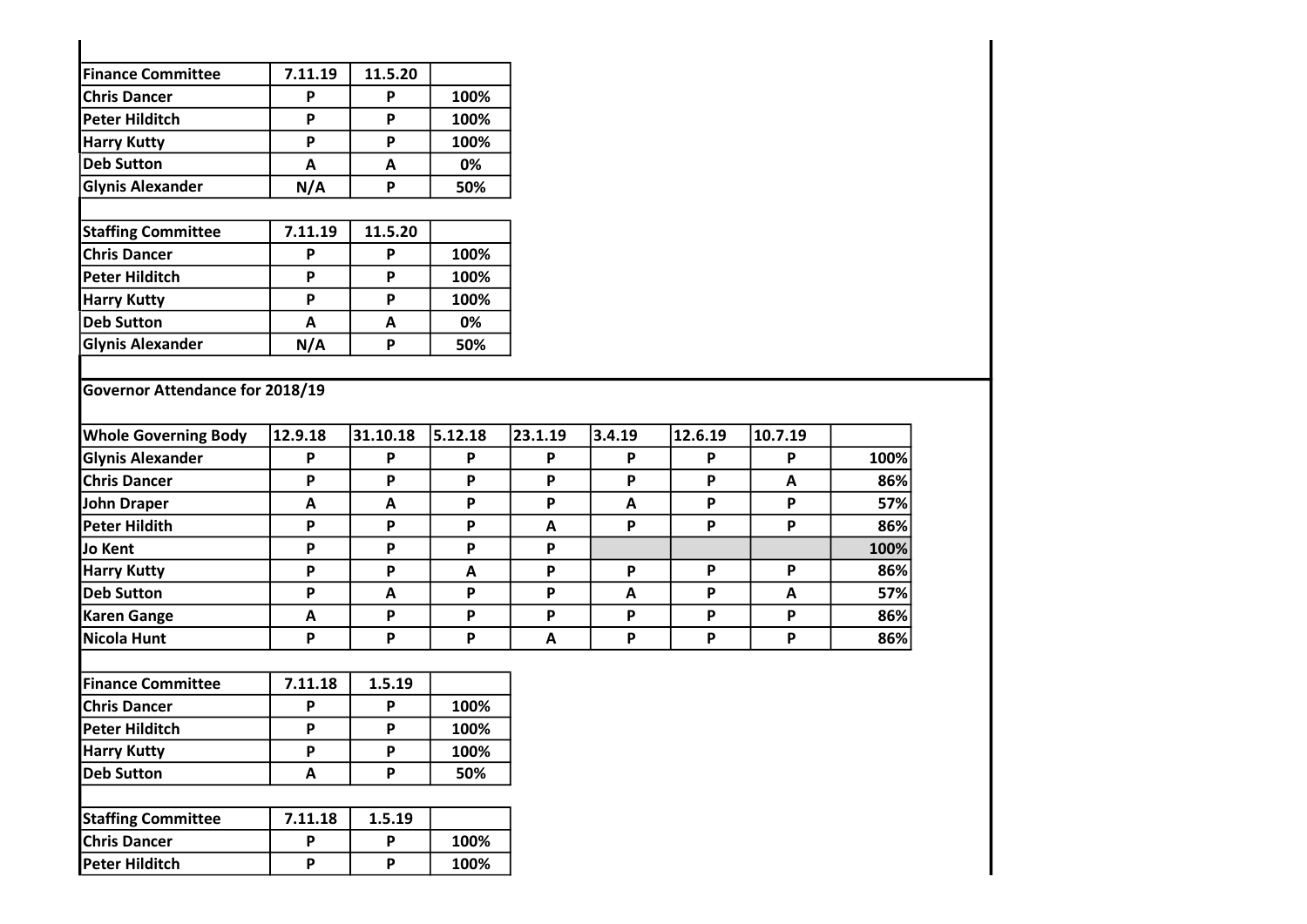| <b>Harry Kutty</b> |  | 100% |
|--------------------|--|------|
| Deb Sutton         |  | 100% |

## Governor Attendance for 2017/18

| <b>Whole Governing Body</b>            | 13.9.17      | 1.11.17 | 6.12.17        | 24.1.18 | 13.6.18      | 18.7.18 |        |
|----------------------------------------|--------------|---------|----------------|---------|--------------|---------|--------|
| Glynis Alexander                       | ${\sf P}$    | A       | P              | P       | P            | P       | 83.30% |
| Chris Dancer                           | P            | P       | P              | A       | P            | P       | 83.30% |
| John Draper                            | P            | P       | P              | P       | P            | P       | 100%   |
| Sheree Goodman                         | $\mathsf{P}$ | P       | P              |         |              |         | 100%   |
| Peter Hildith                          | A            | P       | P              | Α       | P            | P       | 67%    |
| Jo Kent                                | $\mathsf{P}$ | P       | $\overline{P}$ | P       | A            | A       | 67%    |
| <b>Harry Kutty</b>                     | $\mathsf{P}$ | P       | Α              | P       | ${\sf P}$    | P       | 83.30% |
| <b>Rod Varley</b>                      | Α            | P       | P              | P       | A            | P       | 67%    |
| Deb Sutton                             | P            | A       | P              | P       | $\mathsf{P}$ | P       | 83%    |
| Karen Gange                            |              |         |                | P       | P            | P       | 100%   |
| Nicola Hunt                            |              |         |                |         | P            | P       | 100%   |
|                                        |              |         |                |         |              |         |        |
| <b>Finance Committee</b>               | 29.11.17     | 25.4.18 | 11.7.18        |         |              |         |        |
| Chris Dancer                           | $\mathsf{P}$ | P       | P              | 100%    |              |         |        |
| Peter Hilditch                         | P            | P       | P              | 100%    |              |         |        |
| <b>Harry Kutty</b>                     | $\mathsf{P}$ | P       | $\mathsf{P}$   | 100%    |              |         |        |
| Deb Sutton                             | $\mathsf{P}$ | P       | $\mathsf{P}$   | 100%    |              |         |        |
| <b>Rod Varley</b>                      | $\mathsf{P}$ | P       | P              | 100%    |              |         |        |
|                                        |              |         |                |         |              |         |        |
| <b>Staffing Committee</b>              | 29.11.17     | 25.4.18 | 11.7.18        |         |              |         |        |
| Chris Dancer                           | $\mathsf{P}$ | P       | P              | 100%    |              |         |        |
| Peter Hilditch                         | P            | P       | P              | 100%    |              |         |        |
| <b>Harry Kutty</b>                     | $\mathsf{P}$ | P       | P              | 100%    |              |         |        |
| Deb Sutton                             | ${\sf P}$    | P       | P              | 100%    |              |         |        |
| <b>Rod Varley</b>                      | P            | P       | P              | 100%    |              |         |        |
|                                        |              |         |                |         |              |         |        |
|                                        |              |         |                |         |              |         |        |
| <b>Governor Attendance for 2016/17</b> |              |         |                |         |              |         |        |
| <b>WGB</b>                             | 14.9.16      | 7.12.16 | 1.3.17         | 17.5.17 | 17.7.17      |         |        |
| Glynis Alexander                       |              |         |                |         | P            | 100%    |        |